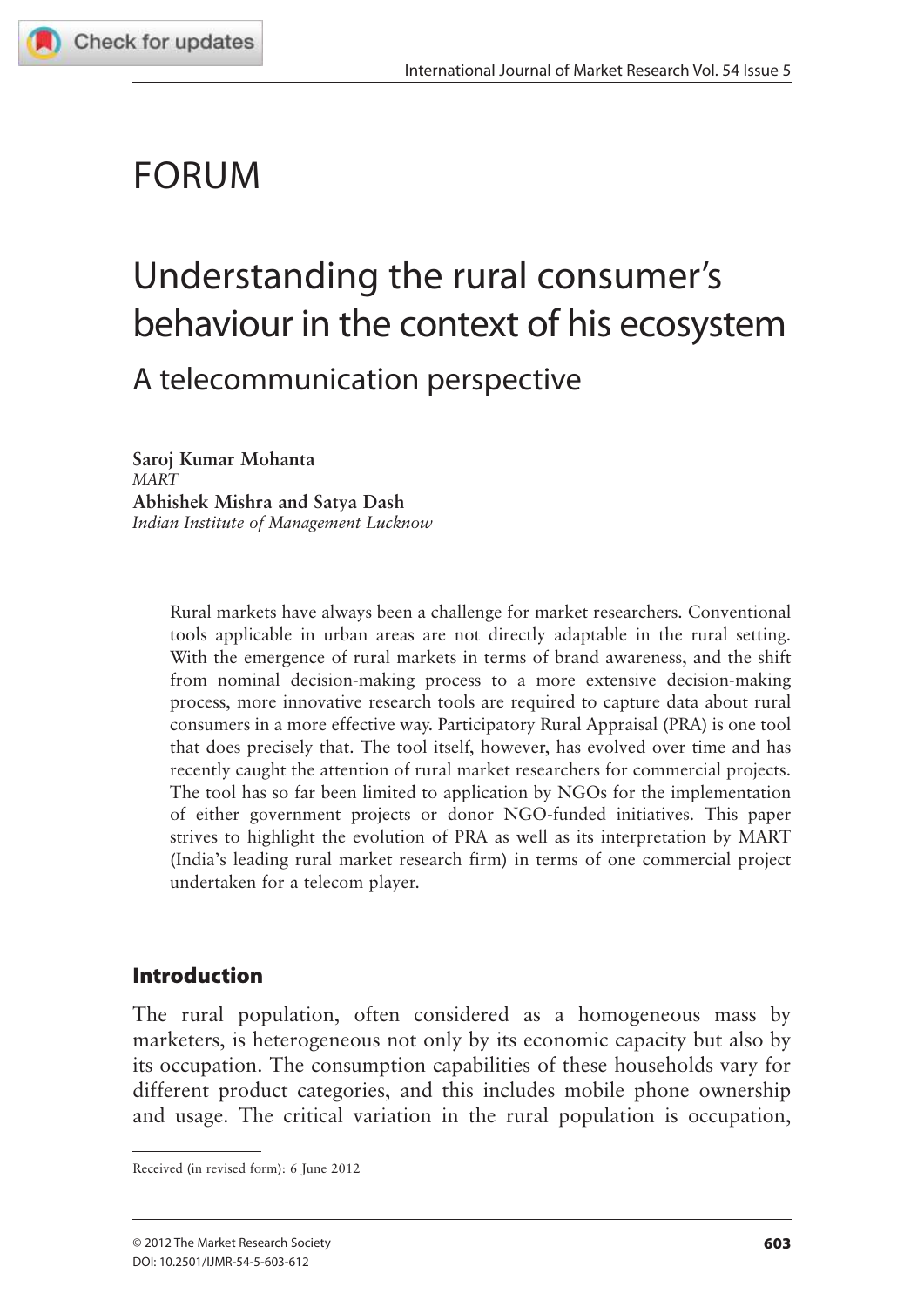where 70% of the households are engaged in agriculture but only about 40% own cultivable land. The different occupation requires the person to remain connected with different touchpoints. The farmer may need to remain connected with the agri-input trader, agriculture society and *mandi* (wholesale market) trader, while the retailer needs to connect with the company stockist and wholesaler in one town or multiple towns. This study therefore assumes that the occupation would also influence need for and ownership of mobile phones.

Past research data is not much help either. There was little understanding of the profile of existing mobile phone ownership and usage in rural areas considering the occupational variance and socio-economic classification indicated in the Indian Readership Survey. Therefore it was required that the research explore the different occupational groups and socio-economic classes for their felt need for connectivity, the utility of mobile phones and usage behaviour, if any.

# Why PRA?

With the limitation of conventional marketing tools to capture data in the Indian rural sector, innovative techniques need to be devised. The tool this paper looks to use and further in the context of a consultancy project for a major Indian telecom player is PRA (Participatory Rural Appraisal). Kashyap (2011) has defined the following broad PRA tools used most in the Indian context.

- *Market Access or Mobility Map:* permits understanding of the mobility of consumers in and around the villages for accessing products and services.
- *Daily Activity Clock:* captures the economic and social activity in the daily life of a rural inhabitant.
- • *Chapati (Venn) Diagram:* for understanding rural consumer behaviour, especially for capturing the importance of and access to any particular unit in the lives of rural people.
- *Process Map:* step-by-step approach to complete any activity.
- *Need Assessment Map:* brings forth the needs and need gaps prevalent in the rural community.
- *Wealth Map:* used to understand income flows and expenditure patterns.

PRA has attracted significant comments, review and application from scholars over a long period of time. Mehta *et al*. have done significant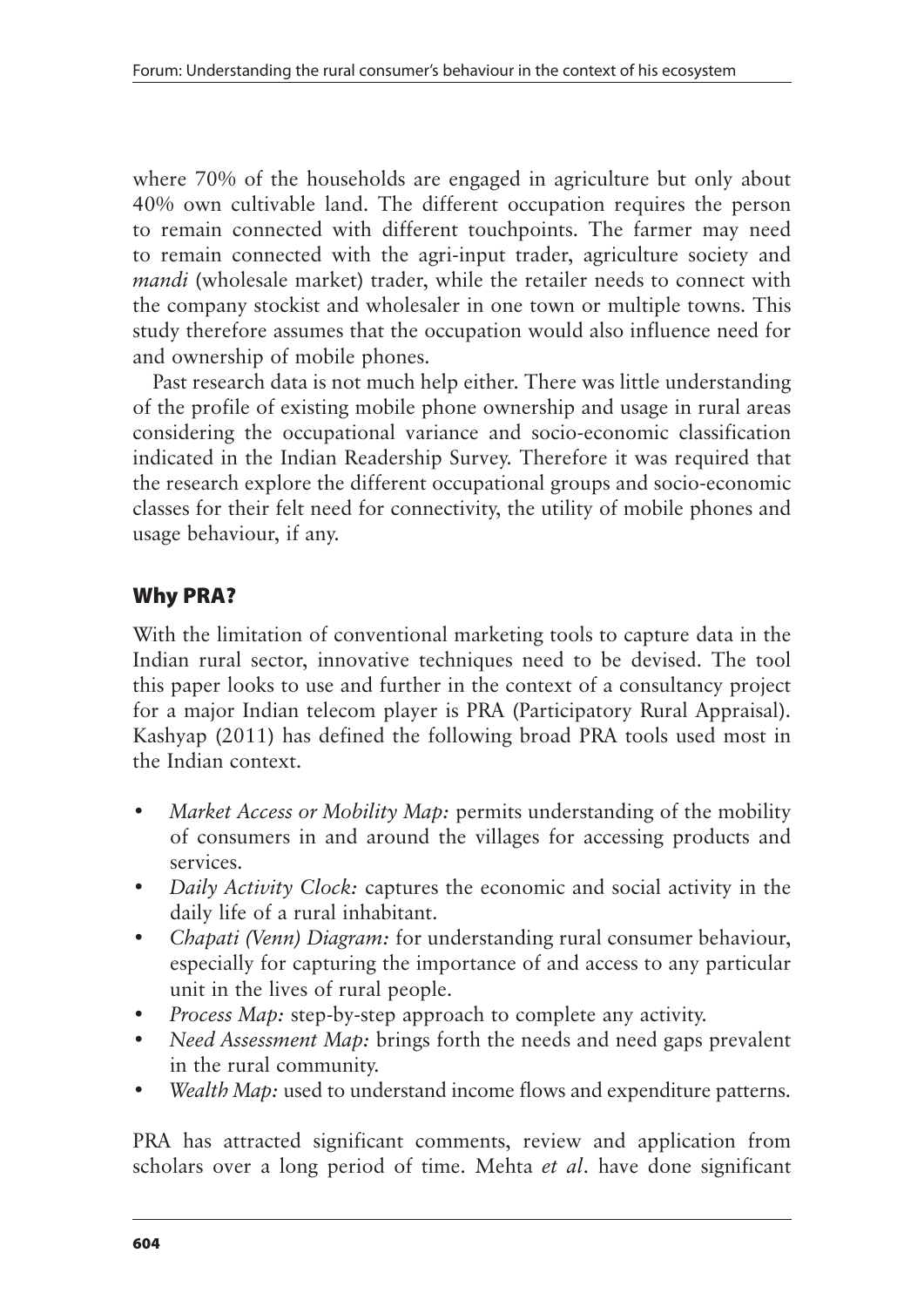work on use of this technique in the Indian context in their series of KRIBP working papers. Chambers in a three-part series (1994) has been credited with the evolution of this technique, which now is widely used in social studies in India and other developing countries (adapted and used in corporate market research studies conducted by MART). Chambers (1994a) highlighted how the facilitators completely subjugated the locals in Rapid Rural Appraisal (RRA), which consists of a series of techniques for 'quick and dirty' research that are claimed to generate results of less apparent precision, but greater evidential value, and thus proposed PRA for more accurate data collection and objectivity. This presented an epistemological shift, highlighting clearly who is the facilitator and who are the locals in charge of the entire activity. Kashyap (2012) has differentiated PRA from focus group discussions (FGD) as outlined in Table 1.

Mosse and Mehta (1993) suggested two areas where PRA tools can face problems: gaining the trust of the community, as well as ensuring equitable participation from all members of the community. Richards (1995) also raised a few concerns in his critique of PRA by highlighting questions of PRA subjugating other social research methods, bureaucratisation of PRA, social theory underpinning the PRA, and participation issues.

| <b>PRA</b>                                                                                                                  | <b>FGD</b>                                                                        |
|-----------------------------------------------------------------------------------------------------------------------------|-----------------------------------------------------------------------------------|
| Large group and heterogeneous in nature,<br>ensuring participation from all walks of life                                   | Typically small group and homogeneous in<br>nature                                |
| As expression is both verbal and non-verbal, even<br>less assertive people can express their views                          | A verbal channel – outspoken individuals<br>dominate the discussion               |
| Moderator's role is low, hence information flow<br>is more natural; the role is to facilitate discussion<br>among the group | Moderator's intervention can be high in<br>evoking response and from all sections |
| Attitudes and behavioural change orientated                                                                                 | Action orientated                                                                 |
| On-the-spot analysis by participants                                                                                        | Analysis done by moderators                                                       |
| Cross-checking and validation of data can be done<br>on site by involving other members or groups                           | FGD needs to be verified with more FGDs<br>until a consensus is reached           |

**Table 1** Participatory Rural Appraisal (PRA) vs focus group discussions (FGD)

# Telecom study background: research objectives

A report in the *Hindu* (23 January 2011) stated that the next wave of growth in telecom subscriptions will come from semi-urban and rural areas. Today, the penetration of mobile phones in urban areas is almost 100%, while in rural areas it is only 23%. In light of this, a telecom service provider felt a need to understand the context to present practices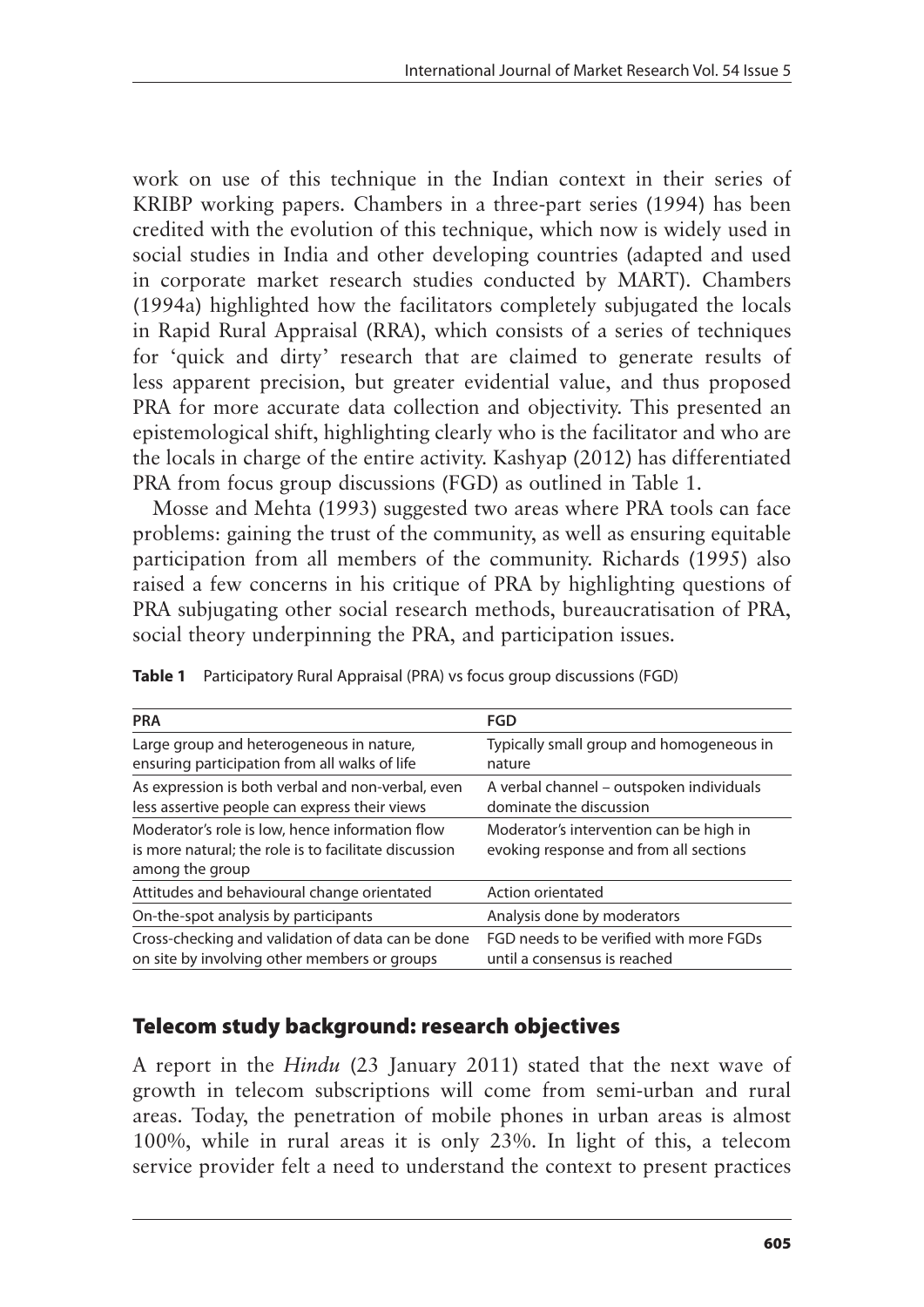regarding customer mobile service delivery and their expectation mapping for the future. With hindsight on the potential that the rural market holds for different telecom players, a leading client commissioned this study with the following objectives.

- The primary objective of the study was to gain an insight into rural buying and usage behaviour when it comes to consumption of mobile services, and understand how this differs from its urban counterpart. These findings should provide visible and viable alternatives to the client to target these consumers more effectively.
- The shops in rural markets are very different from those in urban areas, and are not only POPs but also facilitators and thus an inherent ingredient of the effective marketing strategy in form of 'place' in the 4Ps in the rural context. This study thus also aims to understand peripheral telecom services availability at local retail outlets servicing mobile phone users.

# PRA methodology

MART has adapted the PRA tools with the knowledge that the rural consumer lives in a community and his social context is more important than his individual context. The tools were used by villagers to map their physical and social resources, and in the process identified the gaps, and the community collectively decided on the need for change. These are drawn pictorially on paper sheets using colour sketch pens. A chart paper with sketch pens was used to draw the inputs for access maps and time clocks. The researchers recorded the profile of respondents by determining their socio-economic class and occupation. This study focused on village men between 20 and 45 years of age.

To mobilise the villagers it is important that the researcher first holds a discussion with community leaders to inform them about the purpose of the research. These discussions also help in identifying the households he/ she wants to include in the research. The researcher then engages with the village youth to mobilise the male or female members of the households, as required, to gather at a public space where all village communities have access (caste boundaries often restrict physical movement within a village). Therefore the discussions were initiated with the set of people available and others joined the discussion, in some cases giving new information or validating the information provided by other sets of people. This process of new information, consolidation and validation continues as new respondents come in to participate with their thoughts and the researchers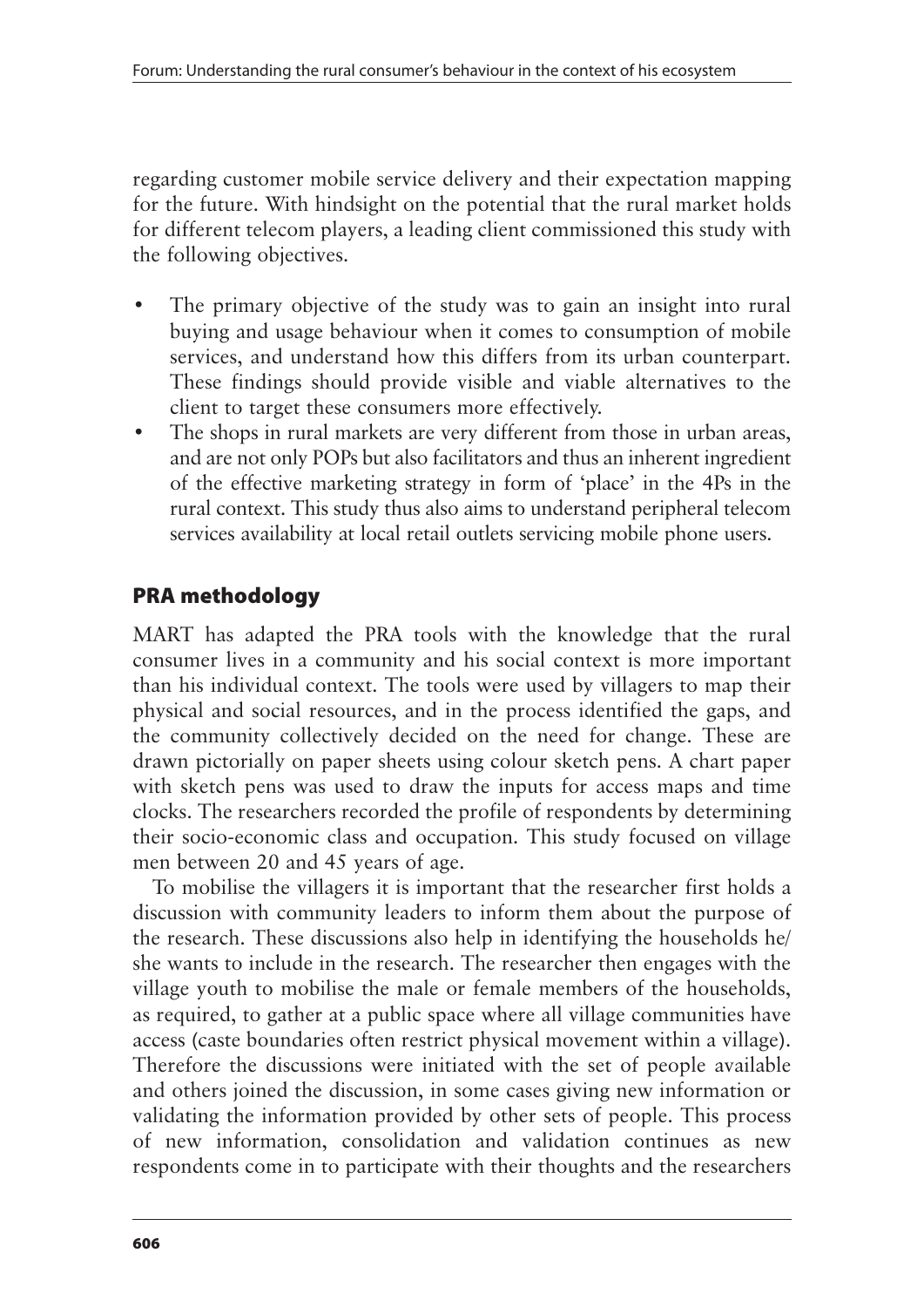go back to basic questions. The researcher ensures that the information is clustered, and if possible relates to Socio-Economic Classification (SEC) and occupational behaviour. The villagers are aware of their ecosystem and the community needs. This helps in drawing fairly accurate maps for their resources, access points and their daytime behaviour.

The study was designed to interact with rural mobile service consumers and non-consumers in their village and understand their awareness of telecom services, market access and preferences. The market access and mobility map was used for this purpose. The map allows us to understand the mobility of consumers in and around their village for accessing products and services. This helps to identify 'pain points' and need gaps. The second tool used was a daily activity clock, which captures the economic and social activities in their daily lives. This helps to identify time windows for communicating with consumers or potential consumers.

# Results and implications

### Market access map

#### *Mobility pattern*

From the market access maps depicted in Figure 1, it was found that the consumer travels to different locations to access government services in one town, banking services in another, agri-input and other products from a town with commercial activity, a *mandi* (wholesale) town to sell agri-produce and possibly to some other town for health or education.

#### *Service availability*

Telecom services available to the villagers were mapped and it was found that not all service providers had a signal in the village. Consumers purchased the mobile connection that had the best signal coverage. However, it was also found that the same services did not function beyond a certain geographical area. Consumers had adapted to this pain point by having more than one mobile service connection. Most of the villagers were aware of the telecom service providers that offered the best signal coverage.

#### *Service awareness*

The villagers are aware of the number of mobile towers in their locality even if these are 10–15 km away. This information helps them assess the quality of signals, and they relate this to call drops and calls not going through (tower congestion). Such a service map is represented in Figure 2.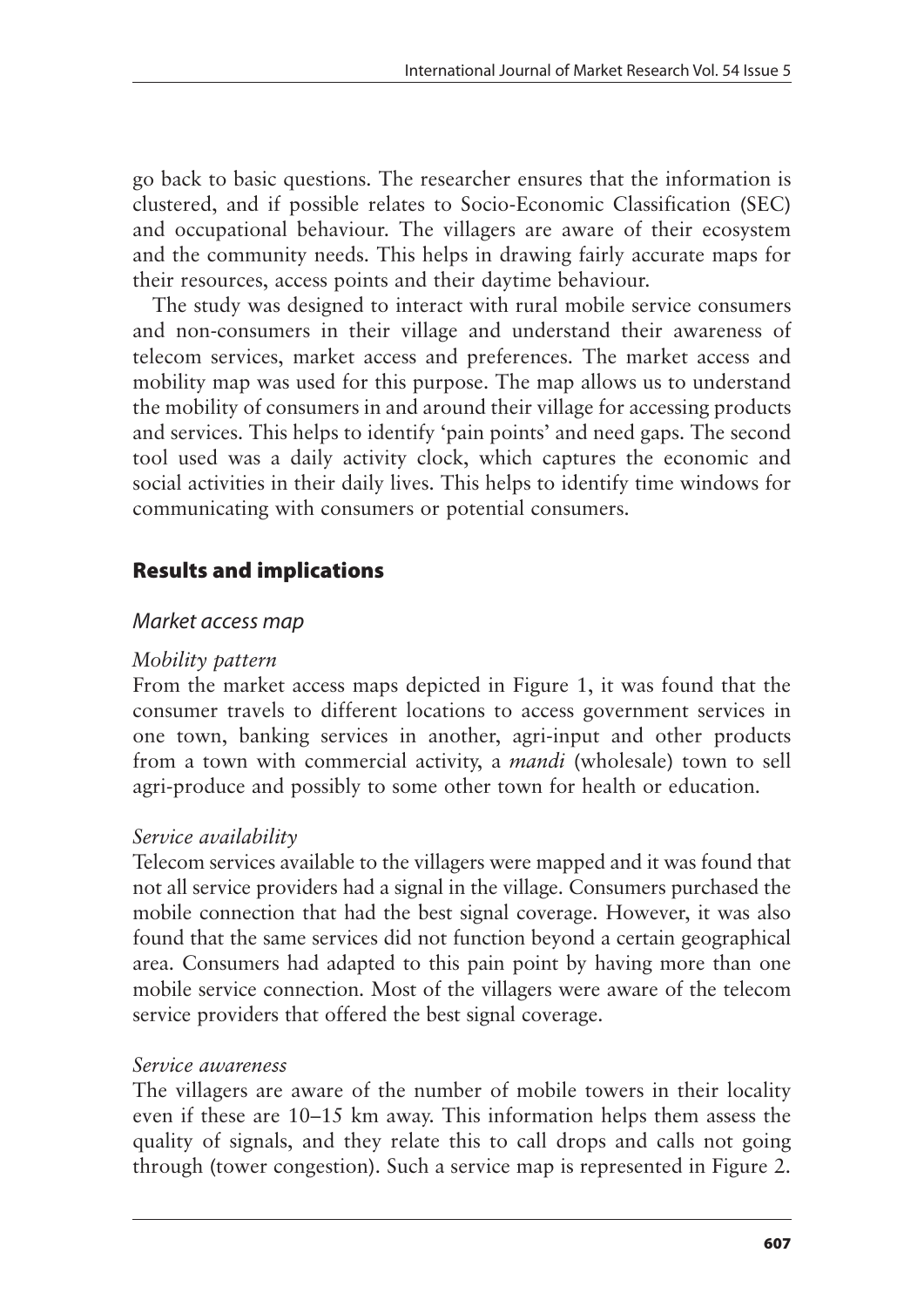

**Figure 1** Market access map, Padhari Kalan, Unnao, U.P. (India)



**Figure 2** Service awareness map, Kambur Village, Madurai, T.N. (India)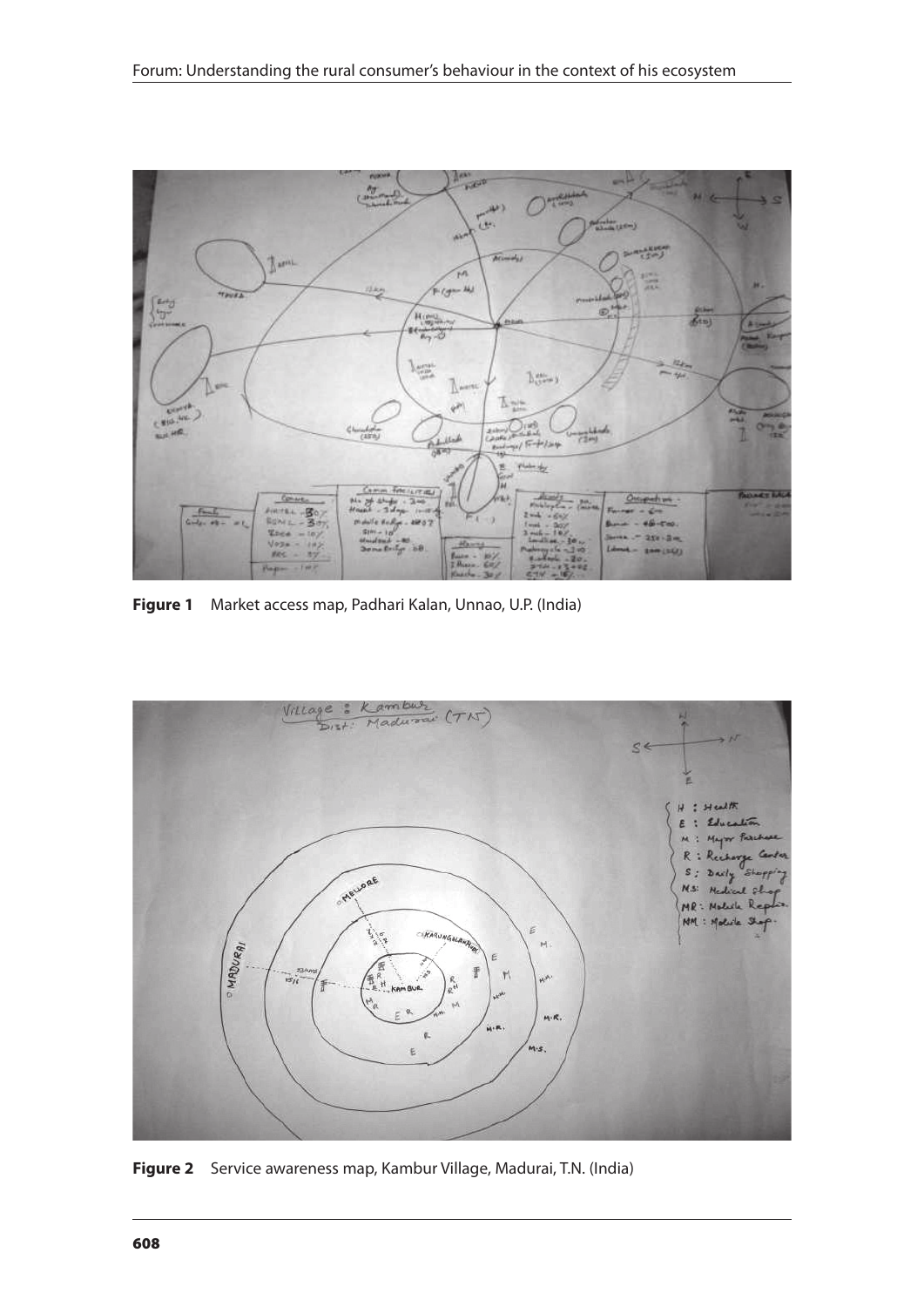### *Purchase location*

The mapping of locations by the participants in the research process indicated their preference for bigger towns, even 25–30 km away, for mobile handset purchase. They wanted choice and a bargain price for the handset. The town retailer is often the preferred outlet for an entire village; this may be because the retailer is either a friend or an extended family member of a family residing in the village.

## *Circle of influence*

The PRA mapped the 'circle of influence' for the customers and 'to be' customers, and led to identification of different influencers, their level of influence and the time taken to arrive at a buying decision. The decision as to brand is based on several consultations with members of the family/ friend group who own the handset, and also the *ustad* (expert). The mobile *ustad* is usually an educated village youth who has either gained the skills to repair a handset or is very much aware of brands, service providers, connection activation and connection plans.

## *Service purchase behaviour*

The consumers mapped their preference for getting the mobile service connection from their village or the nearest location available, which is usually less than 5 km. They felt that the mobile service requires frequent support from retailer as they have to get updates on schemes, recharge their phones and sometimes find ways to deal with sales promotion calls.

# Daily activity clock

The daily activity clock mapped the different occupational groups for their schedules through the day. The map also recorded the period during which they made phone calls and the quality of the calls they experienced. The first stage of the PRA discussion led to the identification of four occupational groups – shopkeepers/traders/agents, salaried class, students, and farmers – who are major users of mobile phones.

The shopkeepers/traders and agents of companies made the highest use of mobile phones between 8 am and 1 pm, and then again between 4 pm and 8 pm. Farmers are the next highest users of mobile phones. While their calls started at 6 am, they reached a high level between 9 am and 12 noon. Students emerged as an important segment of mobile phone users, who also significantly influence the ecosystem. Their major call periods were between 8 am and 11 am, and then again between 3 pm and 5 pm. Most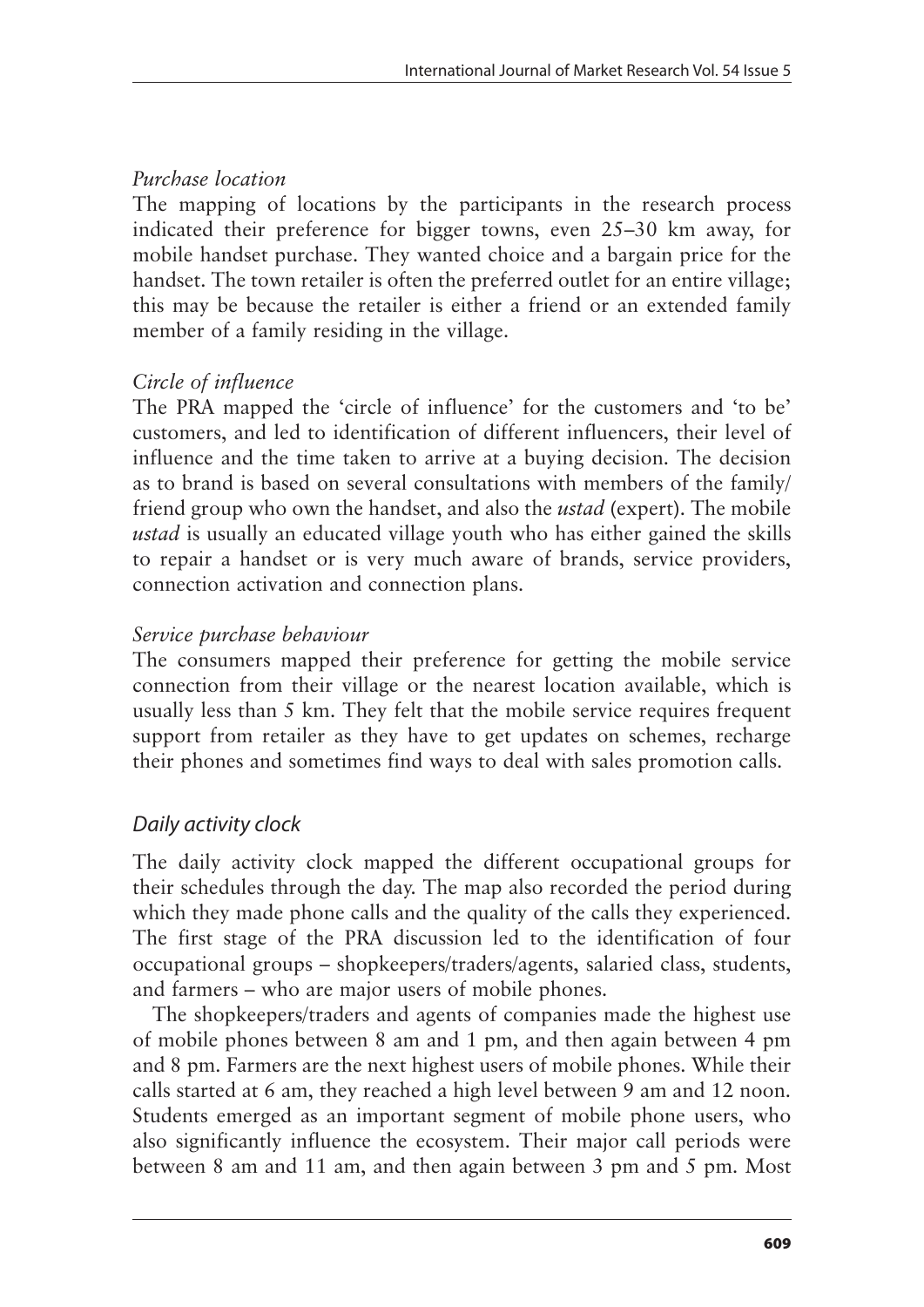

**Figure 3** Daily activity clock for different occupational groups

calls were for socialising and connecting with friends. The labour segment is also a user of mobile services as they seek employment with contractors, agri-markets, and small and medium-sized enterprises in the locality. Their calls were mostly in the early-morning hours between 7 am and 9 am. The user segment uses the mobile services in a shared approach. One member in a group of labourers owns a mobile phone and he shares his handset with his community members.

# Conclusion

PRA has been a revolutionary technique in offering deep insight into the lives of rural consumers. The non-conventional research approach used with PRA is consumer-centric, where the facilitator allows the discussion to happen in the way the consumer understood with regard to his mobile phone and his experience. The discussions were not controlled in terms of areas of information as defined in the research objectives. The respondents were not forced to think to respond to only select aspects of telecommunications. The research process ensured validation of the findings with the community.

The tool, though derived from the social research process of PRA (designed for village development), deals with the consumers of products/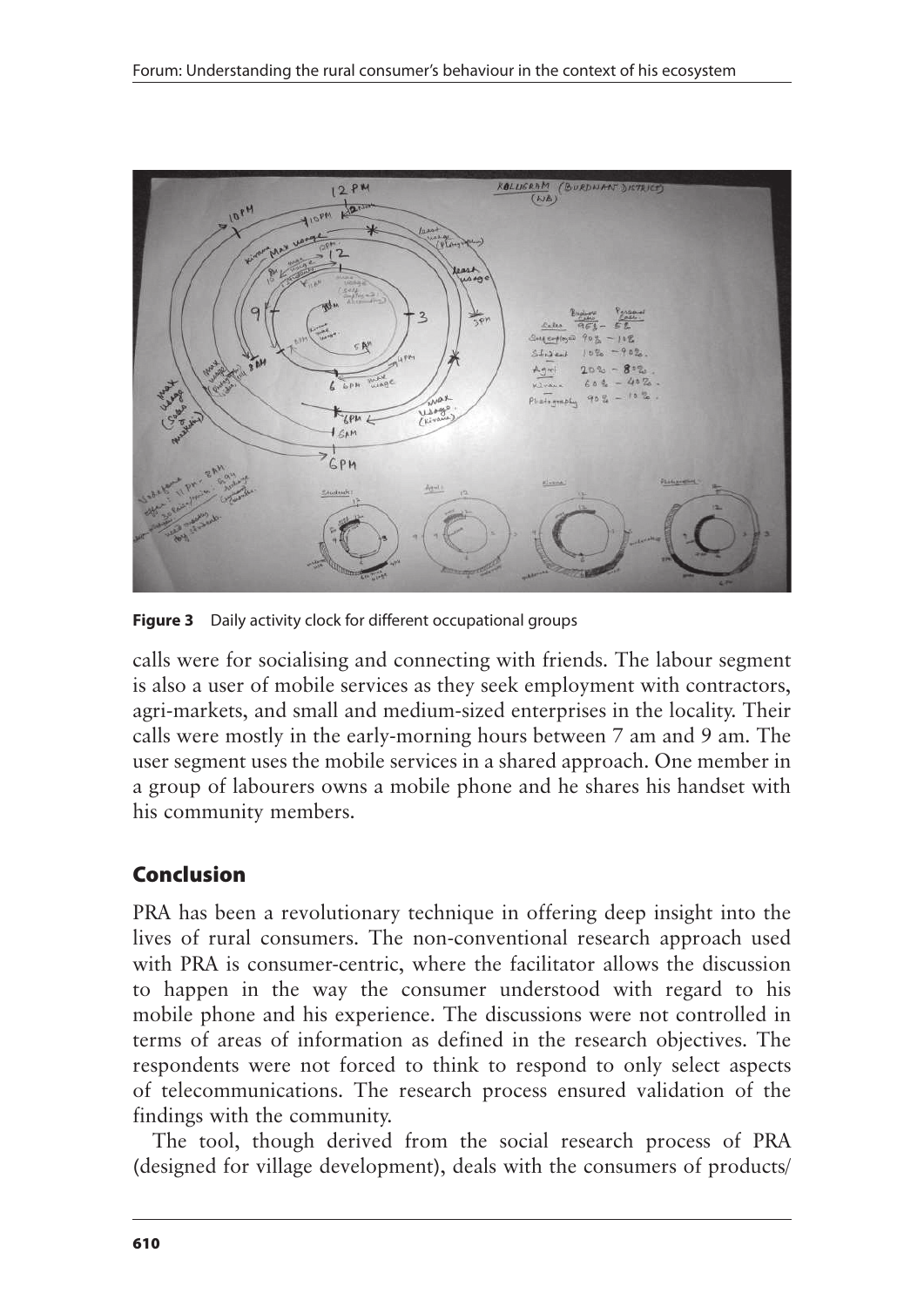services, and we would therefore suggest calling it Participatory Rural Consumer Appraisal (PRCA). Thus – unlike FGD and Depth Interview (DI) – PRA allows the consumers to think and discuss in their natural setting, which is very important for a rural dweller.

Further, the results go a long way in understanding user behaviour with mobile services in a rural setting. Not only are there some very interesting findings in terms of mobile purchase and usage behaviour, the PRA tools used also provide deep insight into the support services as well as service expectations. The daily activity clock map clearly identified time zones when the signal services offered by service providers needed to be high and reliable during the day, without which dissatisfaction could creep in.

## Limitations and future research

This study aims to demonstrate the innovative use of PRA in a particular context, but it is not completely without limitations. While the findings derived from the study using PRA methodology are interesting and useful, the limitations of insight generated from the study will be questionable in the absence of a representative sample. The reliability and external validity of the findings are yet to be established with a larger sample across different villages. Thus the findings of this study need to be taken with a pinch of salt as they may be contextual. The diversity of India from north to south and east to west ensures that rural consumer behaviour displays sufficient disparity to prevent one from accepting the findings of this study and using it to apply marketing strategies elsewhere. We encourage further theorising, empirical testing, replication and extension of our work across various regions and product categories representing diverse socio-economic characteristics samples, so that greater confidence can be placed in its implications.

## References

- Chambers, R. (1994a) The origins and practice of Participatory Rural Appraisal. *World Development*, **22**, pp. 953–969.
- Chambers, R. (1994b) Participatory Rural Appraisal: analysis of appraisal. *World Development*, **22**, pp. 1253–1268.
- Chambers, R. (1994c) Participatory Rural Appraisal: challenges, potential and paradigm. *World Development*, **22**, pp. 1437–1454.

Kashyap, P. (2012) *Rural Marketing*, Ch. 4. New Delhi: Pearson Education, p. 76.

Mehta, M., Batra, M., Ekande, T., Jones, S., Moitra, U., Mosse, D. & Sodhi, P.S. (forthcoming) Gender Issues in Participatory Natural Resource Development: A Review of the KRIBP